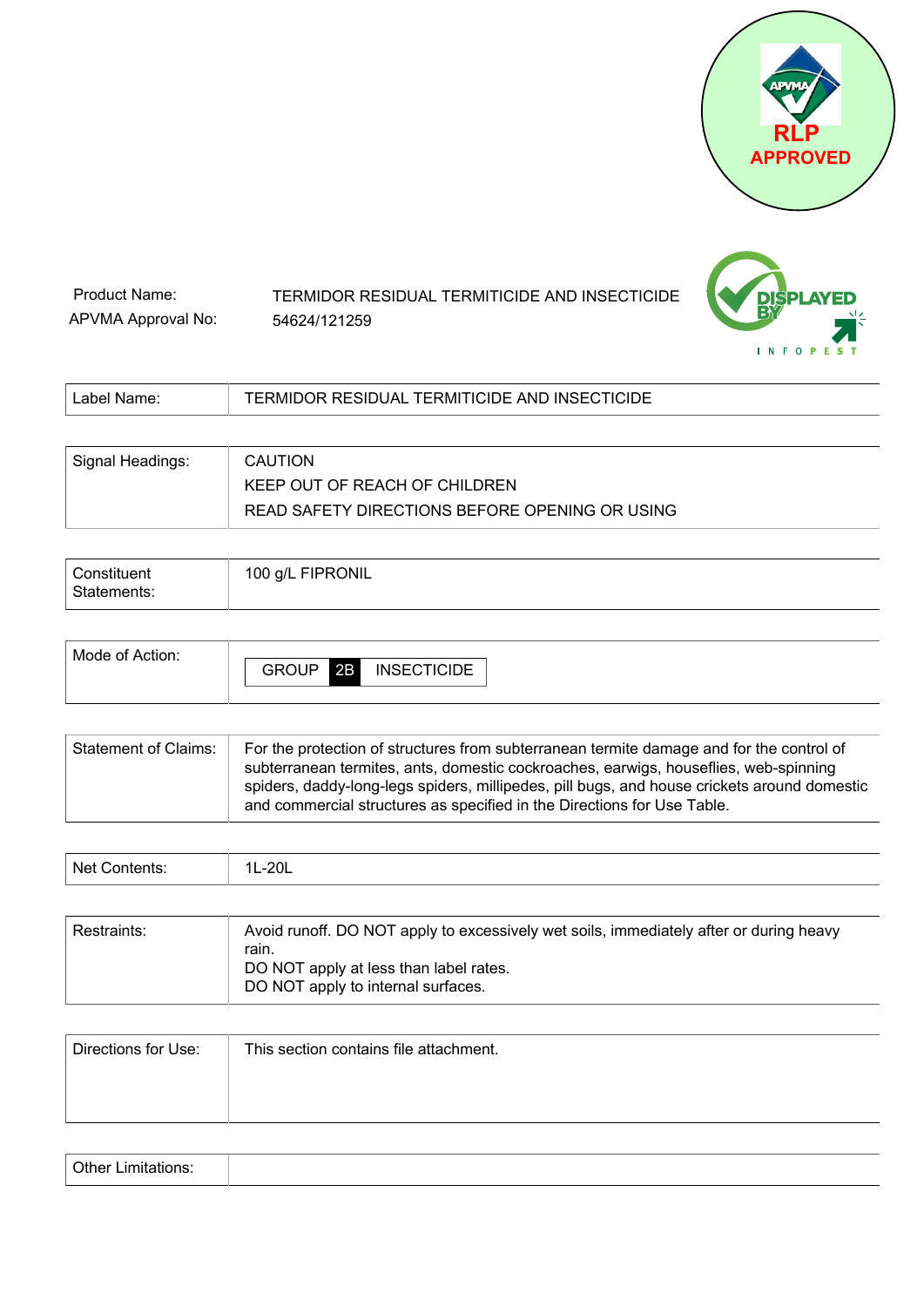| <b>Withholding Periods:</b> |  |
|-----------------------------|--|
|-----------------------------|--|

| Trade Advice:         |                                        |
|-----------------------|----------------------------------------|
|                       |                                        |
| General Instructions: | This section contains file attachment. |

| Resistance Warning: | <b>GROUP 2B INSECTICIDE</b>                                                                                                                                                                                                                                                                                                                                                                                                                                                                                                                                                                                                                                                                                                                                                                                                                                                                                                                                                                                                                                                                                                                  |
|---------------------|----------------------------------------------------------------------------------------------------------------------------------------------------------------------------------------------------------------------------------------------------------------------------------------------------------------------------------------------------------------------------------------------------------------------------------------------------------------------------------------------------------------------------------------------------------------------------------------------------------------------------------------------------------------------------------------------------------------------------------------------------------------------------------------------------------------------------------------------------------------------------------------------------------------------------------------------------------------------------------------------------------------------------------------------------------------------------------------------------------------------------------------------|
|                     | For insecticide resistance management Termidor Residual Termiticide and Insecticide is<br>a Group 2B insecticide. Some naturally-occurring insect biotypes resistant to Termidor<br>Residual Termiticide and Insecticide and other Group 2B insecticides may exist through<br>normal genetic variability in any insect population. The resistant individuals can eventually<br>dominate the insect population if Termidor Residual Termiticide and Insecticide or other<br>Group 2B insecticides are used repeatedly. The effectiveness of Termidor Residual<br>Termiticide and Insecticide on resistant individuals could be significantly reduced. Since<br>occurrence of resistant individuals is difficult to detect prior to use, BASF Australia Ltd<br>accepts no liability for any losses that may result from the failure of Termidor Residual<br>Termiticide and Insecticide to control resistant insects. Termidor Residual and Insecticide<br>may be subject to specific resistance management strategies. For further information<br>contact your BASF Australia Ltd representative or local agricultural department agronomist. |

| Precautions: | Residents and pets should not be allowed in a room being treated. Any spills should be<br>cleaned up before leaving the room (refer to the SDS).<br>Ensure all heating/air conditioning ducts, air vents, plumbing pipes, sewer lines, floor<br>drains, heating pipes and electrical lines/conduits are known and identified before<br>commencing any application of termiticide. DO NOT puncture or contaminate any of these.<br>Avoid application around edible plants.<br>RE-ENTRY PERIOD<br>DO NOT re-enter treated areas until spray has dried. |
|--------------|------------------------------------------------------------------------------------------------------------------------------------------------------------------------------------------------------------------------------------------------------------------------------------------------------------------------------------------------------------------------------------------------------------------------------------------------------------------------------------------------------------------------------------------------------|
|--------------|------------------------------------------------------------------------------------------------------------------------------------------------------------------------------------------------------------------------------------------------------------------------------------------------------------------------------------------------------------------------------------------------------------------------------------------------------------------------------------------------------------------------------------------------------|

| Protections: | PROTECTION OF WILDLIFE, FISH, CRUSTACEANS AND ENVIRONMENT<br>Highly toxic to fish and aquatic organisms. DO NOT apply to areas where surface water<br>is present. Rinse waters and run-off from treated areas MUST be prevented from entering<br>drains or waterways. Do NOT apply if heavy rains are expected to occur within 48 hours of<br>application. DO NOT contaminate streams, rivers or waterways with the chemical or used<br>containers. Dangerous to bees.<br>PROTECTION OF PETS AND LIVESTOCK<br>Before spraying remove animals and pets from the areas to be treated. Cover or remove<br>any open food and water containers. Cover or remove (as applicable) fish ponds,<br>aquariums etc before spraying. |
|--------------|--------------------------------------------------------------------------------------------------------------------------------------------------------------------------------------------------------------------------------------------------------------------------------------------------------------------------------------------------------------------------------------------------------------------------------------------------------------------------------------------------------------------------------------------------------------------------------------------------------------------------------------------------------------------------------------------------------------------------|
|--------------|--------------------------------------------------------------------------------------------------------------------------------------------------------------------------------------------------------------------------------------------------------------------------------------------------------------------------------------------------------------------------------------------------------------------------------------------------------------------------------------------------------------------------------------------------------------------------------------------------------------------------------------------------------------------------------------------------------------------------|

| Storage and<br>Disposal: | Store in the closed, original container in a cool, well-ventilated area. Do not store for<br>prolonged periods in direct sunlight. Triple-rinse containers before disposal. Add rinsings to<br>the spray tank. Do not dispose of undiluted chemicals on site. If recycling, replace cap and<br>return clean containers to recycler or designated collection point. If not recycling, break,<br>crush, or puncture and deliver empty packaging to an approved waste management facility. |
|--------------------------|-----------------------------------------------------------------------------------------------------------------------------------------------------------------------------------------------------------------------------------------------------------------------------------------------------------------------------------------------------------------------------------------------------------------------------------------------------------------------------------------|
|                          | If an approved waste management facility is not available, bury the empty packaging 500<br>mm below the surface in a disposal pit specifically marked and set up for this purpose, clear                                                                                                                                                                                                                                                                                                |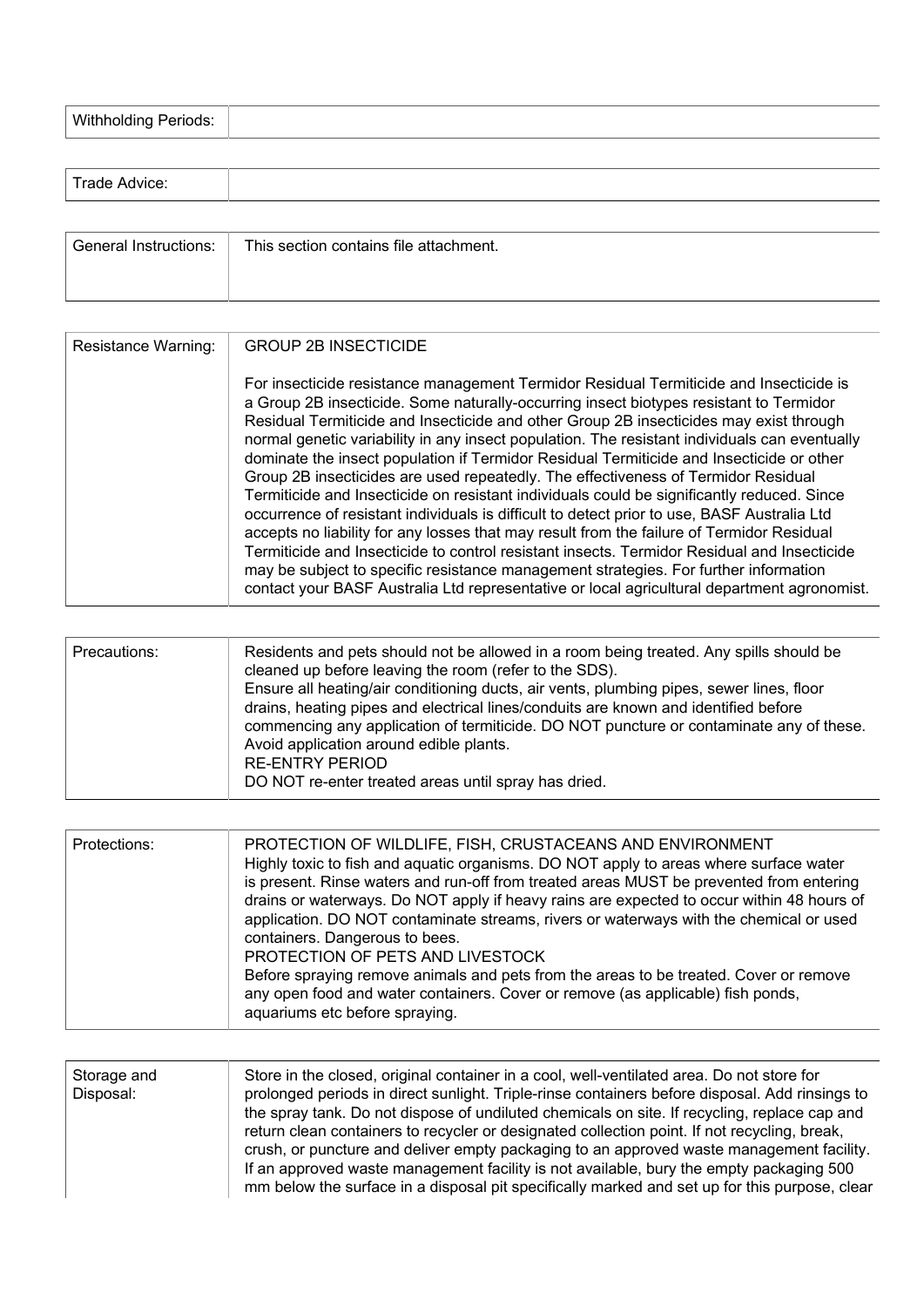|  | of waterways, desirable vegetation and tree roots, in compliance with relevant local, state<br>or territory government regulations. Do not burn empty containers or product. |
|--|------------------------------------------------------------------------------------------------------------------------------------------------------------------------------|
|--|------------------------------------------------------------------------------------------------------------------------------------------------------------------------------|

| Safety Directions: | Will irritate the eyes and skin. Repeated exposure may cause allergic disorders. Avoid<br>contact with eyes and skin. Wash hands after use. When opening the container, preparing<br>spray and using the prepared spray, wear chemical resistant clothing buttoned to the<br>neck and wrist and a washable hat, half-facepiece respirator with combined dust and<br>gas cartridge and elbow-length PVC or nitrile gloves. After each day's use, wash gloves,<br>contaminated clothing and respirator and if rubber wash with detergent and warm water. |
|--------------------|--------------------------------------------------------------------------------------------------------------------------------------------------------------------------------------------------------------------------------------------------------------------------------------------------------------------------------------------------------------------------------------------------------------------------------------------------------------------------------------------------------------------------------------------------------|
|--------------------|--------------------------------------------------------------------------------------------------------------------------------------------------------------------------------------------------------------------------------------------------------------------------------------------------------------------------------------------------------------------------------------------------------------------------------------------------------------------------------------------------------------------------------------------------------|

| First Aid Instructions:   If poisoning occurs, contact a doctor or Poisons Information Centre. Phone Australia 13 11 |
|----------------------------------------------------------------------------------------------------------------------|
| 26, New Zealand 0800 764 766.                                                                                        |

| First Aid Warnin<br>. . |  |  |
|-------------------------|--|--|
|-------------------------|--|--|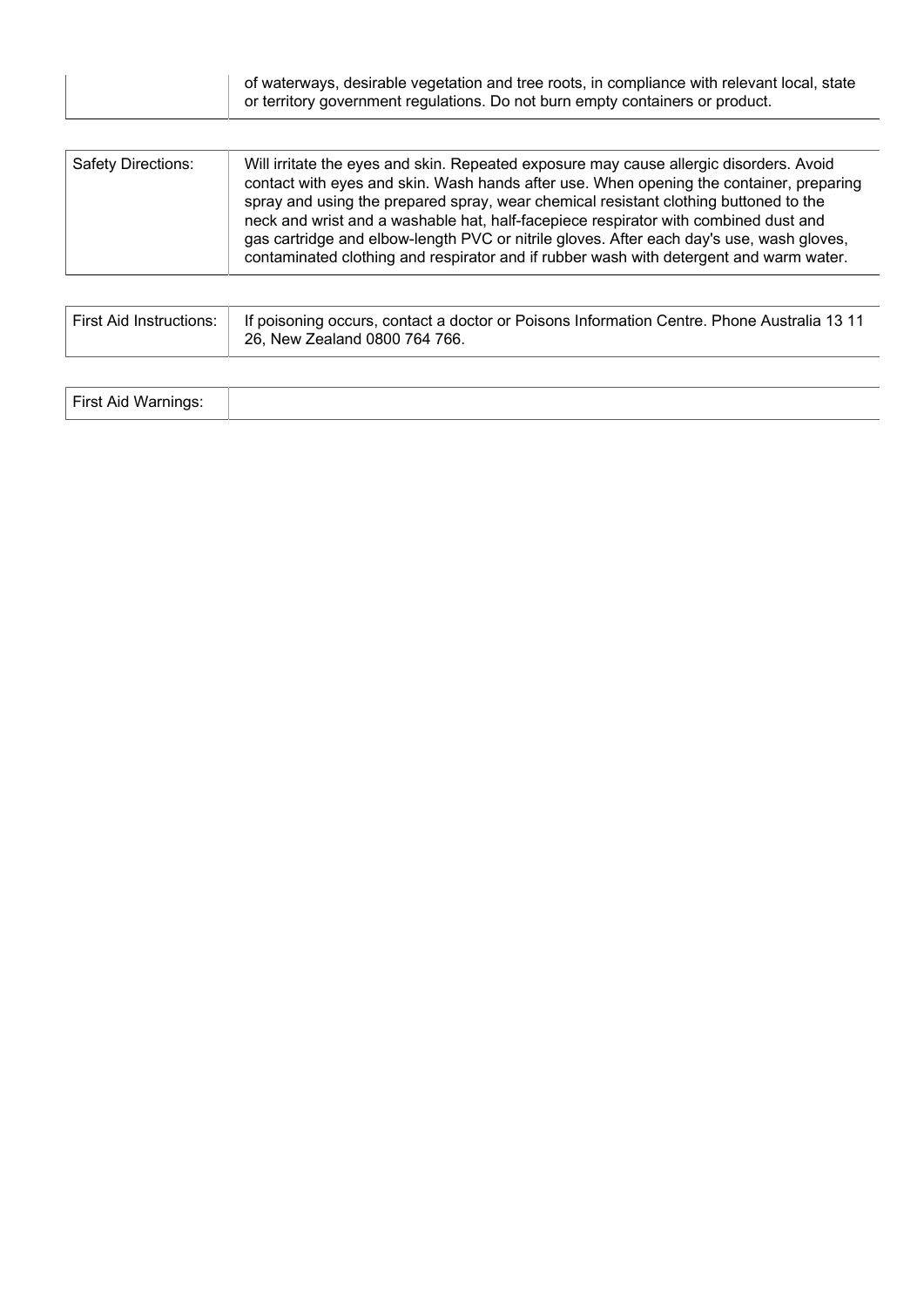

# **DIRECTIONS FOR USE: All States**

| <b>PEST</b>                                                                                                                                                            | <b>SITUATION</b>                                                                                                             | <b>RATE</b>                                                  | <b>CRITICAL COMMENTS</b>                                                                                                                                                                                                                                                                                                                                                                                                                                                                                                                                                                                                                                                                                                                                                                                                                                                                                                                                                                                                                                                                                                                                                                                             |
|------------------------------------------------------------------------------------------------------------------------------------------------------------------------|------------------------------------------------------------------------------------------------------------------------------|--------------------------------------------------------------|----------------------------------------------------------------------------------------------------------------------------------------------------------------------------------------------------------------------------------------------------------------------------------------------------------------------------------------------------------------------------------------------------------------------------------------------------------------------------------------------------------------------------------------------------------------------------------------------------------------------------------------------------------------------------------------------------------------------------------------------------------------------------------------------------------------------------------------------------------------------------------------------------------------------------------------------------------------------------------------------------------------------------------------------------------------------------------------------------------------------------------------------------------------------------------------------------------------------|
| Subterranean<br>termites including<br>(but not limited to)<br>Coptotermes<br>acinaciformis,<br><b>Mastotermes</b><br>darwiniensis,<br><b>Schedorhinotermes</b><br>spp. | Pre-<br><b>Construction:</b><br>Chemical soil<br>treated zones<br>under and around<br>new buildings and<br>structures.       | 600 mL in<br>100 L water<br>$(0.06\% \text{ a. i.})$<br>mix) | Application by LICENSED PEST CONTROL<br><b>OPERATORS:</b><br>Mix the required quantity of TERMIDOR® with the<br>specified volume of water. Apply to form a continuous<br>chemical treated zone (horizontal and vertical or as an<br>external perimeter) around and under the structure to be<br>protected as per AS3660.1.<br>Create a treated zone by using a combination of<br>conventional spraying and trenching; or an approved<br>reticulation system as listed below. Soil injection<br>equipment (rodding) must only be used where trenching<br>and treating the backfill is not possible or practical.<br>Immediately following treatment, the moisture resistant<br>membrane should be positioned over the treated zone to<br>prevent disturbance.<br>Chemical treated zones that have been disturbed will<br>need to be re-treated to restore the complete treated<br>zone.<br>For more details refer to General Instructions.                                                                                                                                                                                                                                                                            |
|                                                                                                                                                                        | Post-<br><b>Construction:</b><br>Chemical soil<br>treated zones<br>under and around<br>existing buildings<br>and structures. | 600 mL in<br>100 L water<br>$(0.06\% \text{ a. i.})$<br>mix) | <b>CONTROL</b><br>Application<br><b>LICENSED</b><br><b>PEST</b><br>by<br><b>OPERATORS:</b><br>Mix the required quantity of TERMIDOR <sup>®</sup> with the<br>specified volume of water. Apply to form a continuous<br>chemical treated zone (horizontal and vertical or as an<br>external perimeter) around and under the structure to be<br>protected as per AS3660.2.<br>Create a treated zone by using a combination of<br>conventional spraying and trenching, or an approved<br>below).<br>reticulation system (listed<br>Soil injection<br>equipment (rodding) must only be used where trenching<br>and treating the backfill is not possible or practical.<br>Application of chemical treated zones beneath concrete<br>slabs and paths will require drilling and injection of<br>termiticide using rodding equipment.<br>Construction practices, soil subsidence, difficult to wet<br>soils and other factors may create situations where the<br>use of non-ionic wetting agents or foam generating<br>equipment may be useful.<br>Chemical treated zones that have been disturbed will<br>need to be re-applied to restore the complete treated<br>zone.<br>For more details refer to General Instructions. |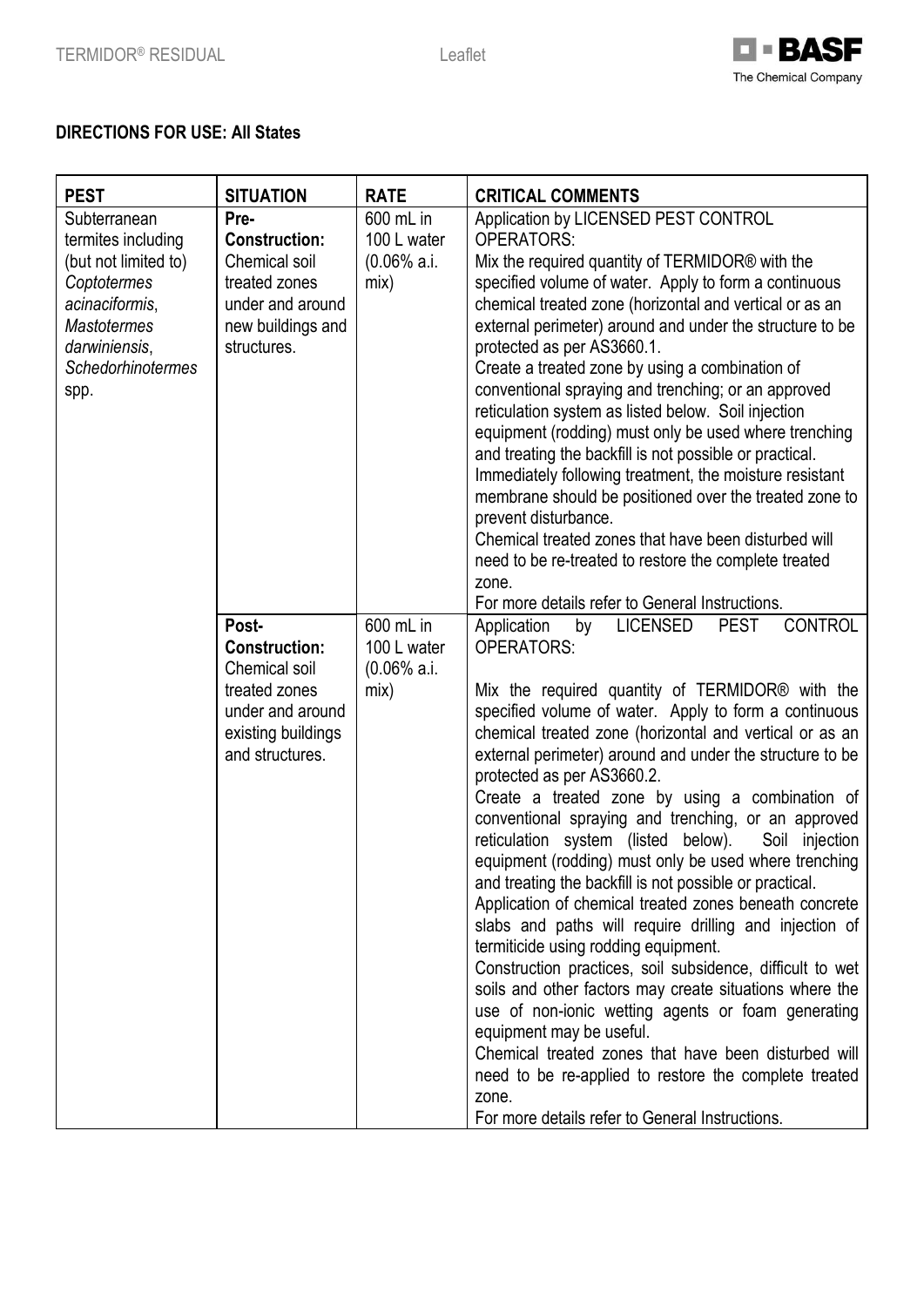

| <b>PEST</b> | <b>SITUATION</b>                             | <b>RATE</b>                                | <b>CRITICAL COMMENTS</b>                                                                                                                                                                                                                                                                                                                                                                                                                                                                                                                                                                                                                                                                                                                                                                                                                                                                                                                                           |
|-------------|----------------------------------------------|--------------------------------------------|--------------------------------------------------------------------------------------------------------------------------------------------------------------------------------------------------------------------------------------------------------------------------------------------------------------------------------------------------------------------------------------------------------------------------------------------------------------------------------------------------------------------------------------------------------------------------------------------------------------------------------------------------------------------------------------------------------------------------------------------------------------------------------------------------------------------------------------------------------------------------------------------------------------------------------------------------------------------|
|             | <b>Reticulation</b><br><b>Systems</b>        | 600 mL in<br>100 L water<br>$(0.06\% a.i.$ | Application by LICENSED PEST CONTROL<br><b>OPERATORS:</b>                                                                                                                                                                                                                                                                                                                                                                                                                                                                                                                                                                                                                                                                                                                                                                                                                                                                                                          |
|             |                                              | mix)                                       | The system must be installed according to the<br>manufacturer's specifications and be capable of<br>distributing the termiticide emulsion according to the<br>TERMIDOR® label (refer to General Instructions) and<br>the Australian Standard AS3660 series.<br>Mix the required quantity of TERMIDOR <sup>®</sup> with the<br>specified volume of water. Apply by pumping through<br>the system according to the manufacturer's<br>specifications. Use a minimum delivery volume of 100 L<br>of emulsion per cubic metre of appropriate soil (eg:<br>evenly compacted sandy loam soil).<br>Delivery pipes must be placed in such a position to<br>ensure that the requirements for both horizontal and<br>vertical treated zones as specified in the Australian<br>Standard AS3660 series are met. Special attention must<br>also be afforded to the positioning of the delivery pipes<br>to ensure that the resultant treated zone is continuous<br>and complete. |
|             | Protection<br>0f<br>poles and fence<br>posts |                                            | Application by LICENSED PEST CONTROL<br><b>OPERATORS:</b>                                                                                                                                                                                                                                                                                                                                                                                                                                                                                                                                                                                                                                                                                                                                                                                                                                                                                                          |
|             |                                              |                                            | Only posts and poles in contact with soil need to be<br>treated.<br>For existing posts and poles create a continuous<br>TERMIDOR <sup>®</sup> treated zone 450 mm deep and 150 mm<br>wide around the post or pole by trenching and puddle<br>treating the back-fill. Soil injection equipment (rodding)<br>must only be used where trenching and treating the<br>backfill is not possible or practical.<br>Use 100 L of prepared spray per cubic metre of soil<br>around the pole or post.<br>Note it is impossible to treat soil at the bottom of a sound<br>post or pole so future attack via this route cannot be<br>ruled out.<br>If new posts or poles are being installed, the bottom of<br>the hole and the back-fill should be treated at<br>installation.                                                                                                                                                                                                 |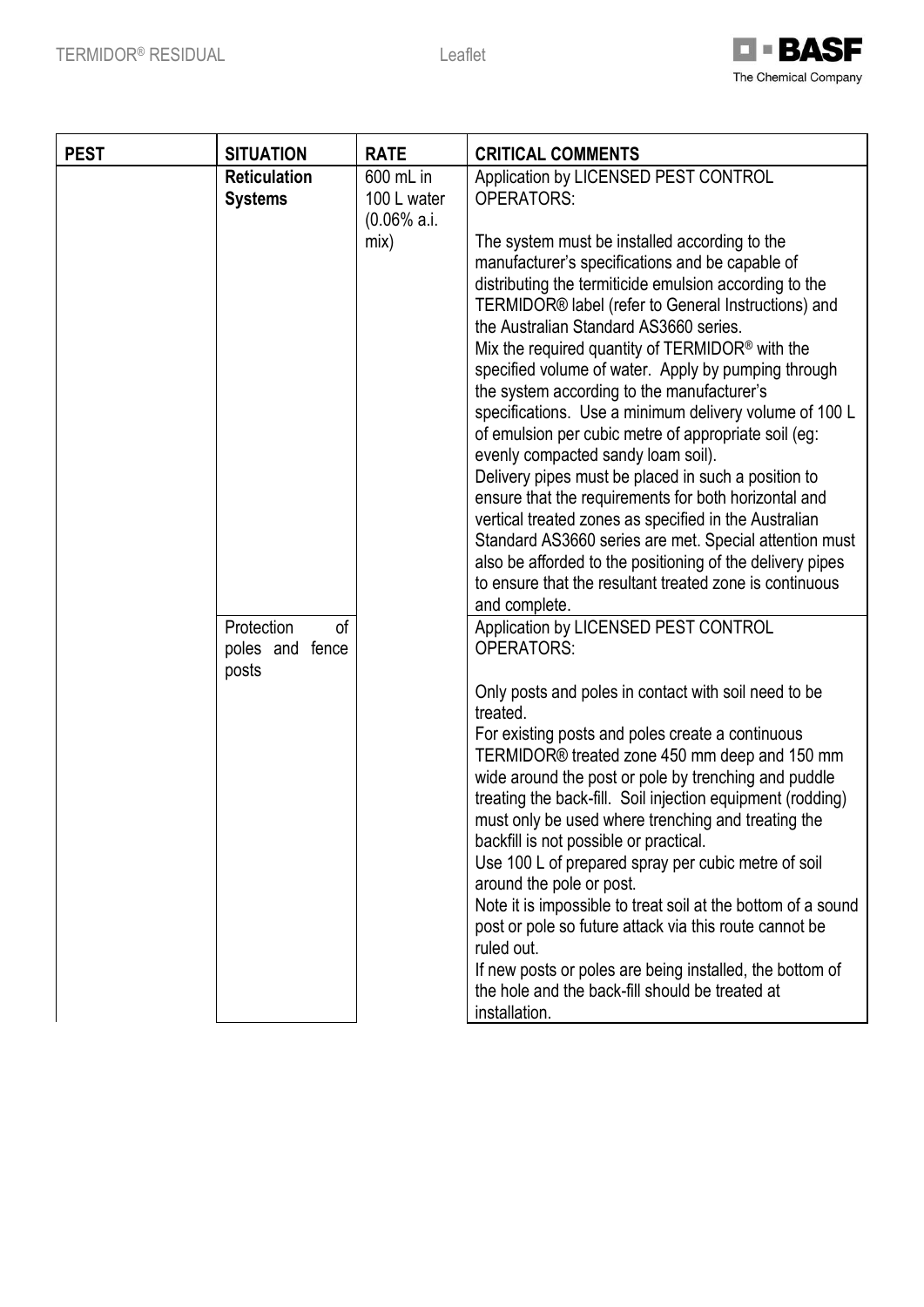

| <b>PEST</b>                                                                                                                                                                                                                                                                                              | <b>SITUATION</b>                                                                                                                  | <b>RATE</b>             | <b>CRITICAL COMMENTS</b>                                                                                                                                                                                                                                                                                                                                                                                                                                                                                                                                                                                                                                                                                                        |
|----------------------------------------------------------------------------------------------------------------------------------------------------------------------------------------------------------------------------------------------------------------------------------------------------------|-----------------------------------------------------------------------------------------------------------------------------------|-------------------------|---------------------------------------------------------------------------------------------------------------------------------------------------------------------------------------------------------------------------------------------------------------------------------------------------------------------------------------------------------------------------------------------------------------------------------------------------------------------------------------------------------------------------------------------------------------------------------------------------------------------------------------------------------------------------------------------------------------------------------|
|                                                                                                                                                                                                                                                                                                          | Nests in poles and<br>trees                                                                                                       |                         | <b>PEST</b><br><b>CONTROL</b><br>Application<br><b>LICENSED</b><br>by<br><b>OPERATORS:</b><br>Locate the nest by drilling holes into the pole or tree.<br>Ensure the full dimension of the nest is known, particularly<br>the highest extremity. Flood the nest with prepared<br>TERMIDOR® spray. Volume will vary depending on the<br>nest size.<br>To aid distribution throughout the nest or in areas of<br>difficult access, the use of foam generating equipment<br>may be useful.<br>Drill holes should be sealed after treatment.<br>Do not treat trees whilst bearing edible fruit or nuts.                                                                                                                             |
|                                                                                                                                                                                                                                                                                                          | Wall cavity<br>treatment                                                                                                          | 6 mL in 1 L of<br>water | Mix the required volume of TERMIDOR® in water plus<br>foaming agent to achieve a final foam expansion ratio of<br>15:1. Locate the termite activity by drilling holes into the<br>wall cavity.<br>Foam directly into the termite carton material until<br>saturated. Application to wall cavities behind plasterboard<br>may result in some staining.<br>Only apply to wall cavities where live termites are present.<br>Termidor foaming is not designed and should not be used<br>as a stand-alone treatment. Accordingly a continuous<br>chemical treatment applied to the soil as per Australian<br>Standard 3660.2 should be applied immediately following<br>successful eradication of termite activity in the structure. |
| <b>Nuisance Ants,</b><br>including but not<br>limited to:<br>Argentine ant<br>(Linepithema<br>humile), black house<br>ant (Ochetellus<br>glaber), pedicel ant /<br>odorous house ant<br>(Tapinoma spp.),<br>Pharaoh's ant<br>(Monomorium<br>pharanonis),<br>whitefooted ant<br>(Technomyrmex<br>albipes) | <b>External areas</b><br>and surrounds of<br>domestic,<br>commercial,<br>public and<br>industrial<br>buildings and<br>structures. | 6 mL in 1 L of<br>water | Mix the required volume of TERMIDOR® in water. Treat<br>surfaces 300 mm up and 300 mm out from where the<br>building or structure touches the ground. Apply at the rate<br>of 1 L of prepared suspension per 25 lineal metres.<br>Pay particular attention to potential entry points, such as<br>weep holes, cracks and crevices. Also apply to ant trails<br>and where ants are active away from the nest.<br>Structures may include retaining walls, fences, garden<br>beds, sheds etc.                                                                                                                                                                                                                                       |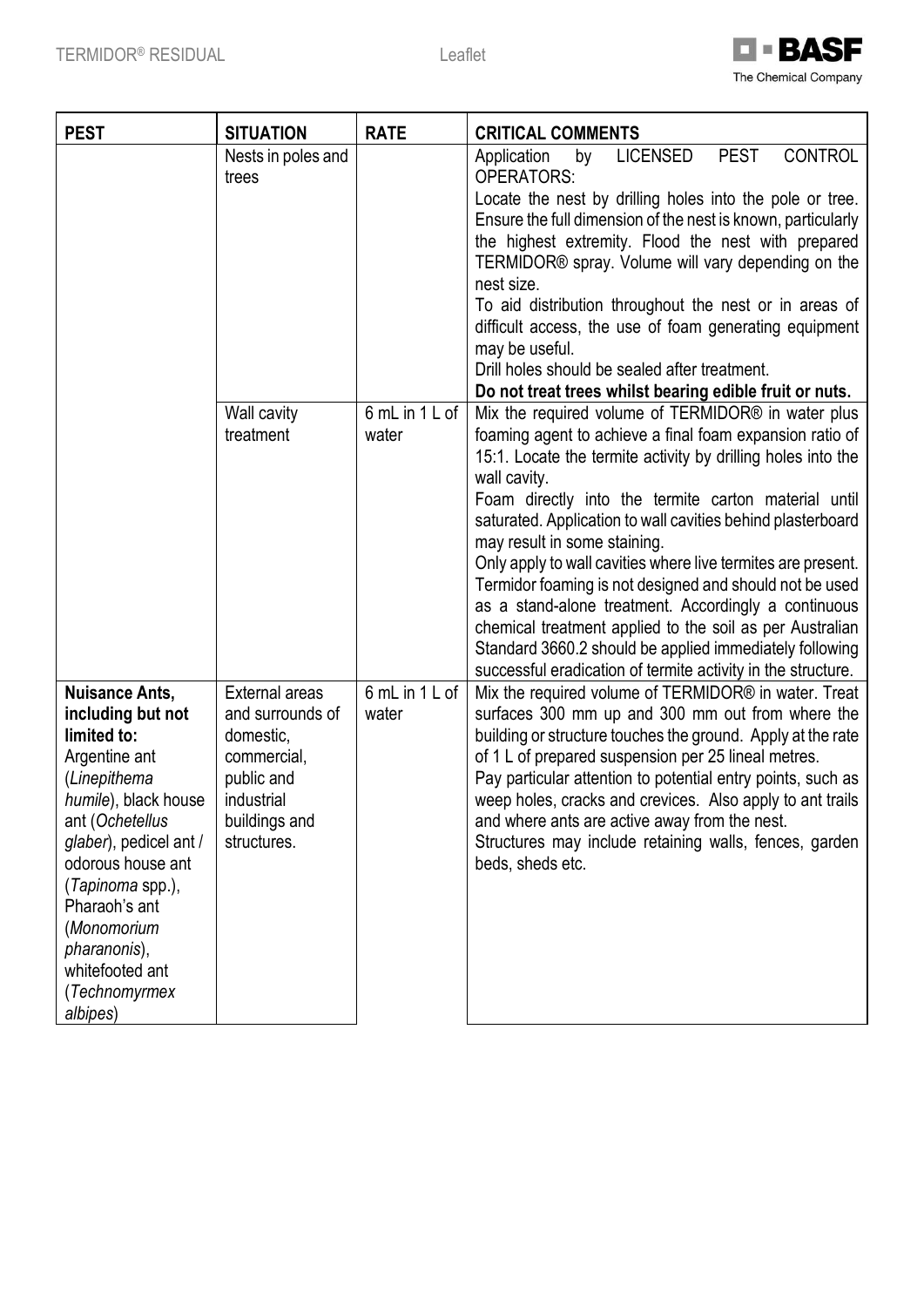

| <b>PEST</b>                                                                                                                                                                                                                                                                                                                                         | <b>SITUATION</b>                                                                                         | <b>RATE</b>             | <b>CRITICAL COMMENTS</b>                                                                                                                                                                                                                                                                                                                                                                                                                                                                                                                                                       |
|-----------------------------------------------------------------------------------------------------------------------------------------------------------------------------------------------------------------------------------------------------------------------------------------------------------------------------------------------------|----------------------------------------------------------------------------------------------------------|-------------------------|--------------------------------------------------------------------------------------------------------------------------------------------------------------------------------------------------------------------------------------------------------------------------------------------------------------------------------------------------------------------------------------------------------------------------------------------------------------------------------------------------------------------------------------------------------------------------------|
| Nesting ants,<br>including but not<br>limited to:<br><b>Funnel Ant</b><br>(Aphaenogaster<br>pythia), Greenhead<br>ants (Rhytidoponera<br>spp.), Meat Ants<br>(Iridomyrmex spp.),<br>Red Imported Fire<br>ant (Solenopsis<br><i>invicta</i> ), Yellow<br>Crazy ant<br>(Anoplolepis<br>gracilipes).                                                   | Spot application<br>to nests in<br>domestic<br>situations.                                               | 6 mL in 1 L of<br>water | Mix the required volume of TERMIDOR® in water. Treat<br>the nest entrance or mound, and where ants are active<br>away from the nest. Apply at the rate of 1 L of prepared<br>suspension per 16 m <sup>2</sup> , or 60 mL per m <sup>2</sup> .                                                                                                                                                                                                                                                                                                                                  |
| <b>Domestic</b>                                                                                                                                                                                                                                                                                                                                     | <b>External areas</b>                                                                                    |                         | Treat external surfaces 300 mm up and 300 mm out from                                                                                                                                                                                                                                                                                                                                                                                                                                                                                                                          |
| <b>Cockroaches</b><br>American<br>cockroaches<br>(Periplaneta<br>americana),<br>Australian<br>Cockroaches<br>(Periplaneta<br>australasiae),<br>Oriental<br>Cochroaches<br>(Blatella orientalis),<br>Smokybrown<br>Cockroaches<br>(Periplaneta<br>fuliginosa)<br>Web-spinning<br>spiders including<br><b>Black House Spider</b><br>(Baduma insignis) | and surrounds of<br>domestic,<br>commercial,<br>public and<br>industrial<br>buildings and<br>structures. |                         | where the building or structure touches the ground. Apply<br>at the rate of 1 L of prepared suspension per 25 lineal<br>metres. Pay particular attention to potential entry points,<br>such as weep holes, cracks and crevices.<br>Also apply to where pest(s) may be active away from the<br>building including retaining walls, fences, garden beds,<br>sheds etc. Apply at the rate of 1 L of prepared suspension<br>per 16 m <sup>2</sup> .<br>Spray spiders, their webbing and areas where spiders<br>may hide at the rate of 1 L of prepared suspension per 16<br>$m2$ . |
| and Redback Spider<br>(Lacrodectus                                                                                                                                                                                                                                                                                                                  |                                                                                                          |                         |                                                                                                                                                                                                                                                                                                                                                                                                                                                                                                                                                                                |
| hasseltti)                                                                                                                                                                                                                                                                                                                                          |                                                                                                          |                         |                                                                                                                                                                                                                                                                                                                                                                                                                                                                                                                                                                                |
| Daddy-long-legs<br>spiders (Pholcus<br>phalangioides),<br>millipedes (Julus<br>herperus), pill bugs<br>(Armadillidium<br>vulgare), house<br>crickets (Acheta<br>domesticus) and<br>earwigs (Forficula<br>auricularia)                                                                                                                               |                                                                                                          |                         | Apply directly onto spiders, millipedes, pill bugs, house<br>crickets and earwigs as a spot treatment.                                                                                                                                                                                                                                                                                                                                                                                                                                                                         |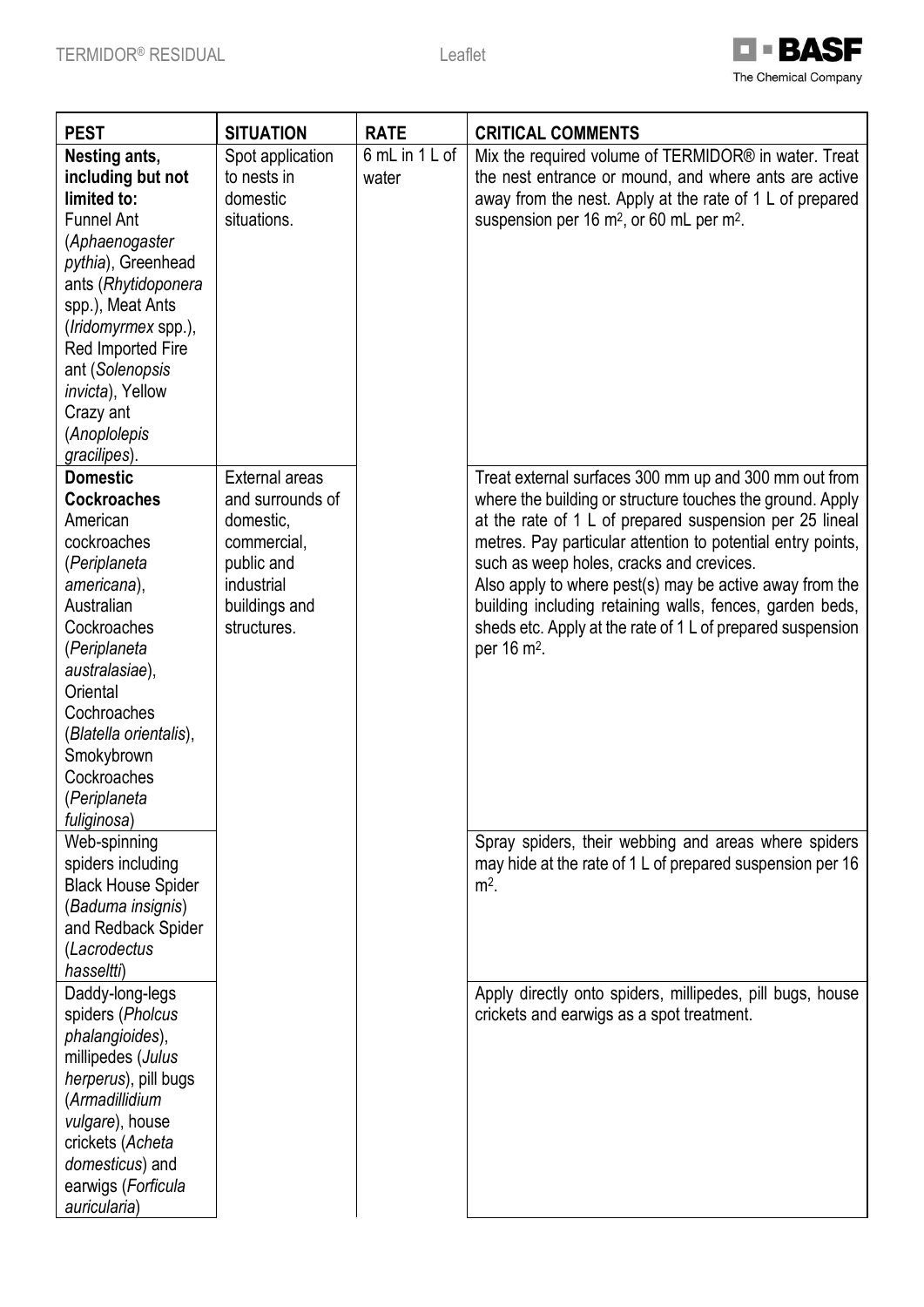

| <b>PEST</b>              |        | <b>SITUATION</b>                                                                                                            | <b>RATE</b>             | <b>CRITICAL COMMENTS</b>                                                                                                      |
|--------------------------|--------|-----------------------------------------------------------------------------------------------------------------------------|-------------------------|-------------------------------------------------------------------------------------------------------------------------------|
| Houseflies<br>domestica) | (Musca | <b>External covered</b><br>areas of<br>domestic,<br>commercial,<br>public and<br>industrial<br>buildings and<br>structures. | 6 mL in 1 L of<br>water | Apply to external surfaces where flies are likely to rest at<br>the rate of 1L of prepared suspension per 16 m <sup>2</sup> . |

**NOT TO BE USED FOR ANY PURPOSE, OR IN ANY MANNER, CONTRARY TO THIS LABEL UNLESS AUTHORISED UNDER APPROPRIATE LEGISLATION.**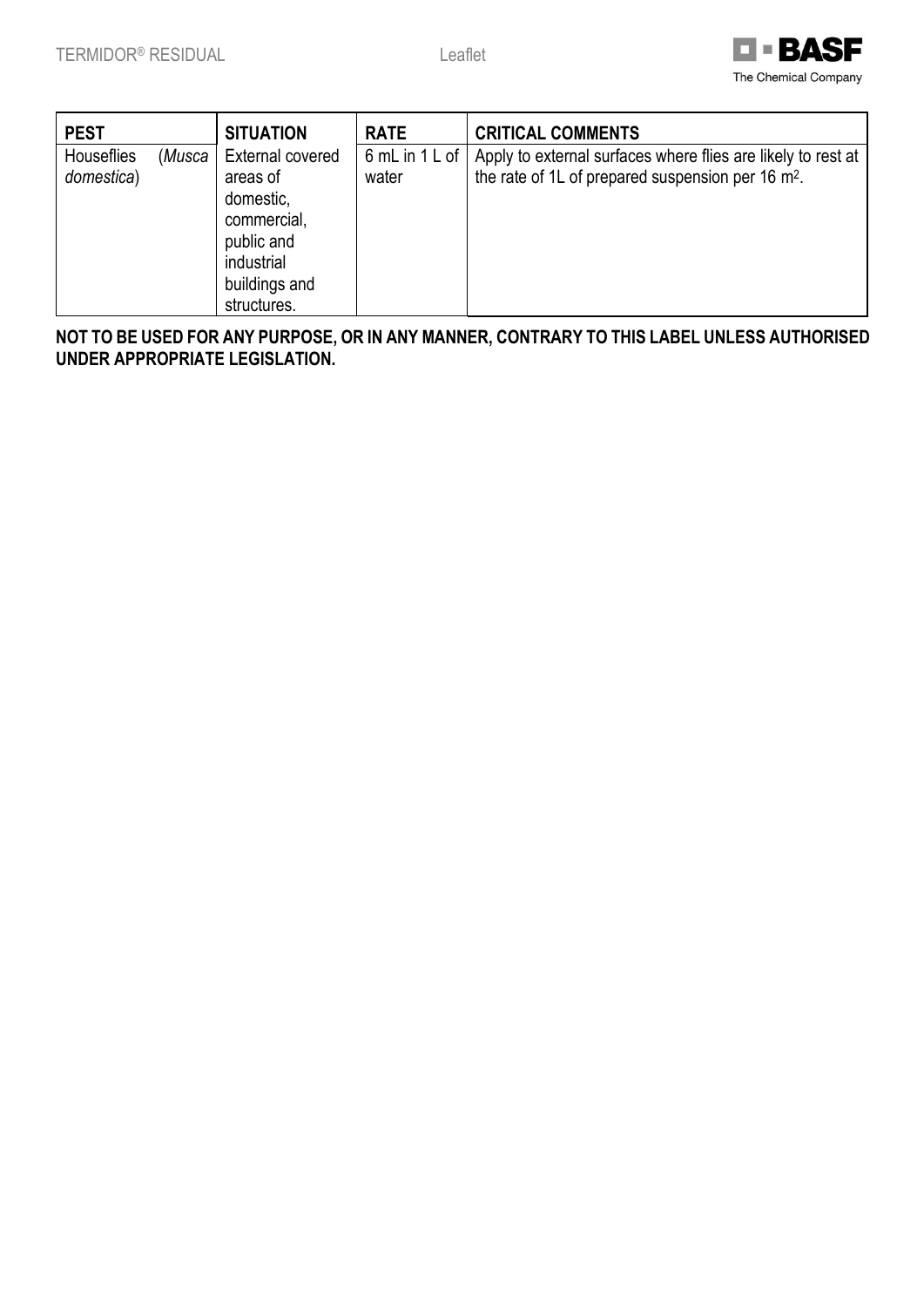

### **GENERAL INSTRUCTIONS**

## **GENERAL PEST CONTROL**

TERMIDOR® will control ants, domestic cockroaches, web-spinning spiders and houseflies by direct contact and residual activity on treated surfaces. When applied as a surface spray as directed, TERMIDOR® will give up to 3 months control of ants and is best applied as PEST activity increases in early spring. A follow up application during summer may be required. DO NOT apply more than 2 TERMIDOR® residual applications per year.

TERMIDOR® will control earwigs, daddy-long-leg spiders, millipedes, pill bugs and house crickets by direct contact (spot treatment) only.

### **TERMITE CONTROL**

Chemical treatment for termite control around existing buildings should be considered to be part of an integrated approach to reduce the risk of termite attack and should be conducted by LICENSED PEST CONTROL OPERATORS. The steps below best describe the procedure for optimum termite management:

- The building owner should try to minimise water entering under and around the building and improve drainage to reduce moisture accumulating in these areas.
- Ventilation of sub-floor areas should also be optimised to reduce moisture accumulation.
- The area under the floor should be kept free from debris-timber such as off-cuts of wood or firewood.
- Treat with a residual chemical zone treatment such as TERMIDOR<sup>®</sup> in compliance with AS3660.2.
- Regular inspections should be carried out (at least annually as recommended by AS3660 Series).
- If any additional subsequent building or landscaping work causes disruption to the chemical soil treated zone it must be restored to maintain protection.

#### **MIXING**

Half fill the spray tank with water then add the required quantity of TERMIDOR®. Stir then top up the spray tank to the required volume. The use of this product in a tank mix with other insecticides is not recommended as the behaviour and efficacy of the product may be affected. Ensure equipment is free of leaks and clean from residues of other chemicals before mixing.

### **SOIL PREPARATION**

Some soils will be difficult to wet (eg. heavy clay soils) and there will be a greater chance of run-off of liquid from the surface; in these situations it will be necessary to loosen the soil to allow spray solution to percolate to form the treated zone; the soil should be scarified to a depth between 50 – 80 mm. In situations with very heavy soils the complete removal and replacement of the soil with a sandy loam type is recommended in order to form the treated zone. The replacement soil can be treated with TERMIDOR® before placing into the trench via the use of appropriate soil mixing vessels. If soil replacement is not possible then the water volume should be reduced to ensure that run-off is minimised. A reduction in the water volume used should not be associated with a reduction in the mix rate of TERMIDOR® – the same amount of active ingredient should be applied per given area or volume of soil; an increase in concentration of termiticide will therefore be required. The tables below indicate mix rates if application volumes need to be reduced. It is not recommended that water volumes below 3 L/m<sup>2</sup> are used.

#### **Horizontal Treated Zones**

| <b>WATER RATE /m<sup>2</sup></b> | <b>DILUTION RATE</b> | <b>CONCENTRATION</b> | <b>APPLICATION RATE</b>   |
|----------------------------------|----------------------|----------------------|---------------------------|
| 5 L/m <sup>2</sup>               | 600 mL /100 L water  | $0.6$ g/L            | $3.0$ gai /m <sup>2</sup> |
| 4 L/m <sup>2</sup>               | 600 mL / 80 L water  | $0.75$ g/L           | $3.0$ gai/m <sup>2</sup>  |
| 3 L/m <sup>2</sup>               | 600 mL / 60 L water  | $1$ g/ $L$           | $3.0$ gai/m <sup>2</sup>  |

# **Vertical Treated Zones**

| WATER RATE $/m3$    | <b>DILUTION RATE</b> | <b>CONCENTRATION</b> | <b>APPLICATION RATE</b> |
|---------------------|----------------------|----------------------|-------------------------|
| 100 $L/m3$          | 600 mL/100 L water   | $0.6$ g/L            | $60$ gai/m <sup>3</sup> |
| 90 L/m <sup>3</sup> | 600 mL/90 L water    | $0.666$ g/L          | $60$ gai/m <sup>3</sup> |
| 80 L/m <sup>3</sup> | 600 mL/80 L water    | $0.75$ g/L           | $60$ gai/m <sup>3</sup> |
| $70 \text{ L/m}^3$  | 600 mL/70 L water    | $0.85$ g/L           | $60$ gai/m <sup>3</sup> |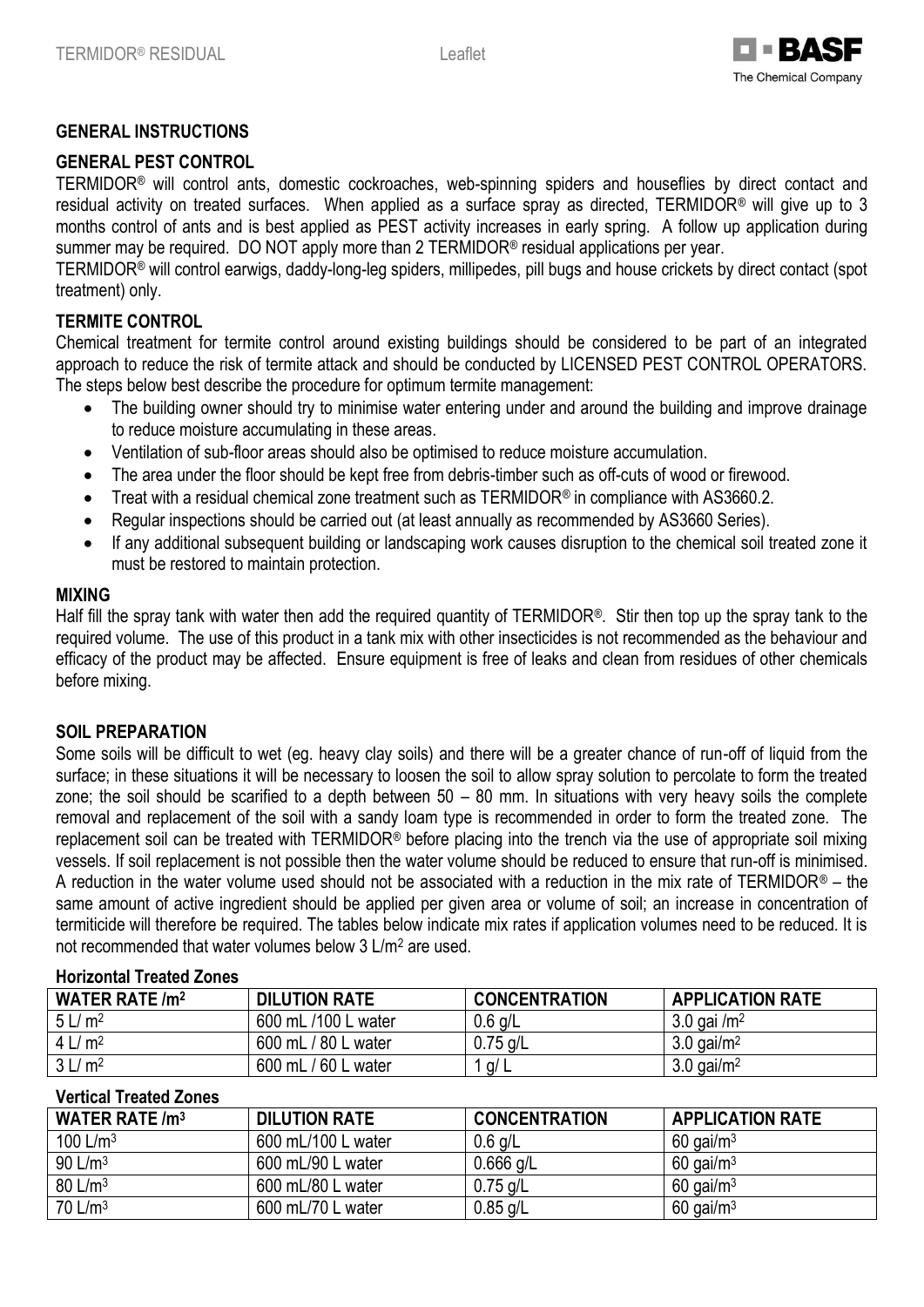

If the treated zone is being applied to a building on a slope a furrow should also be formed of a similar depth along the contour of the slope to prevent run-off of the termiticide. In situations where the surface is very dry or with sandy or porous soils the area will require moistening prior to application of chemical to prevent loss of chemical through piping or excessive percolation. Difficult to wet soils may create situations where the use of non-ionic wetting agents may be useful.

The use of rodding equipment in heavy clay soil can result in an uneven distribution of chemical; in such situations the preferred method of installing a treated zone is to trench and back-fill.

# **APPLICATION**

Treated zones to protect both new and existing buildings may be installed using a combination of conventional spraying and trenching and approved reticulation systems. Spray equipment should be calibrated to deliver a low-pressure high volume coarse spray.

It is recommended the minimum thickness of any treated soil treated zone is 80 mm.

Treated zones that have been disturbed by construction, excavation and other soil disturbing activities will need reapplication to restore site to original condition.

## **Horizontal Treated Zones**

Horizontal treated zones are to be applied to deter termites from gaining concealed vertical access to the building substructure.

Horizontal treated zones should cover all areas of soil beneath suspended floors where there is inadequate access or where there is less than 400 mm clearance. The treated zone should also be continuous beneath a concrete slab-onground or on fill. The treated zone should surround any connection between the building and the soil and completely abut any internal vertical treated zone around any substructure. Otherwise install perimeter treated zones around each individual pier, stump, penetration point and sub-structure wall.

Horizontal treated zones must be a minimum depth of 80 mm. It may be necessary to loosen the soil to allow spray solution to percolate to form the treated zone; the soil should be scarified to a depth between 50 – 80 mm. Apply 5 L of prepared TERMIDOR<sup>®</sup> spray per m<sup>2</sup> of soil.

When termiticide needs to be injected through a concrete slab to create a horizontal treated zone, suitable equipment should be used to inject termiticide through pre-drilled holes. As uneven distribution of termiticide is likely when applying by this method under the slab, the application volume should be increased per  $m^2$  up to 10 L of spray solution.

To ensure an even treated zone is created, it is also recommended that maximum drill spacings and minimum application volumes consistent with the following table be adopted. Use a slab injector fitted with a multi-directional tip. When applying through such structures, the rod should be held vertically at 90° to the slab and rotated during application. Ensure a strong seal with the top of the drill hole to minimise leakage and that drill holes are plugged after treatment.

| Soil type   | <b>Hole Spacing</b> | Number of holes per square<br>metre | Volume per hole to achieve 10 L/m <sup>2</sup>                     |
|-------------|---------------------|-------------------------------------|--------------------------------------------------------------------|
| Heavy clays | 150 mm              | 36                                  | 0.3 L (300 mL)<br>$(36 \times 0.3 =$ appro x 10 L/m <sup>2</sup> ) |
| Other soils | 200 mm              | 25                                  | 0.4 L (400 mL)<br>$(25 \times 0.4 =$ approx 10 L/m <sup>2</sup> )  |

### Foam Applications

Construction practices, soil subsidence under concrete slabs and other factors may create situations where a continuous horizontal treated zone cannot be achieved using conventional liquid treatments alone. In such situations conventional liquid application methods can be supplemented through the use of foam generating equipment.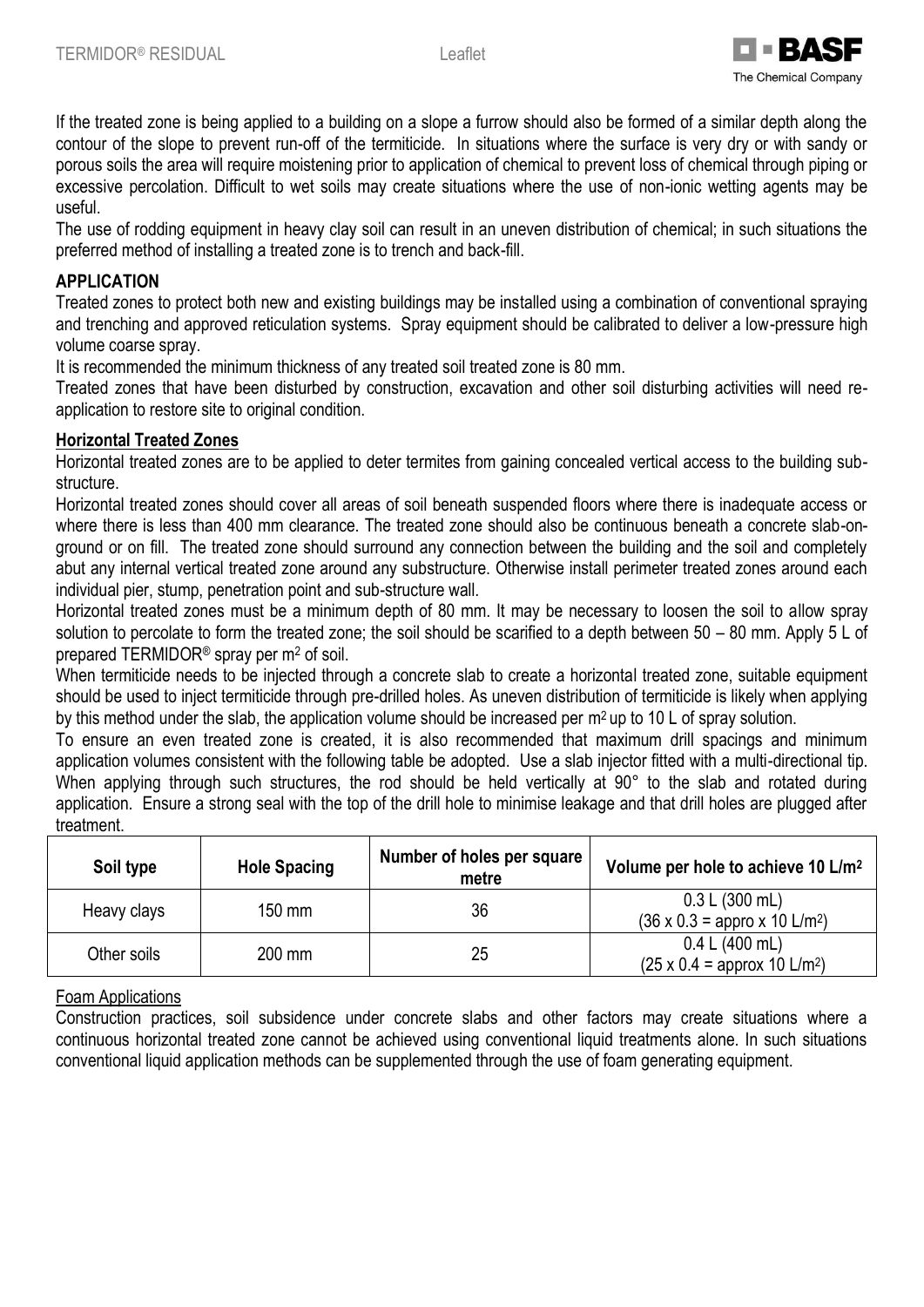

| <b>TERMIDOR Mix Rate</b>   | Litres of prepared<br><b>TERMIDOR spray</b> | <b>Foam Expansion Ratio</b> | Volume of finished foam<br>required/ $m2$ |
|----------------------------|---------------------------------------------|-----------------------------|-------------------------------------------|
|                            |                                             | 5:1                         | 25L                                       |
|                            | 10 (under concrete)                         | 5:1                         | 50 L                                      |
| 600 mL/100 L of water plus |                                             | 10:1                        | 50 L                                      |
| recommended quantity of    | 10 (under concrete)                         | 10:1                        | 100L                                      |
| foaming agent              |                                             | 25:1                        | 125L                                      |
|                            | 10 (under concrete)                         | 25:1                        | 250L                                      |

If sufficient foam volumes cannot be applied to achieve the recommended rate of TERMIDOR® required, apply additional prepared liquid solution to ensure the correct amount of active ingredient is present per m<sup>2</sup> of area treated.

# **Vertical Treated Zones**

Vertical treated zones are designed to deter termites from gaining concealed horizontal access to a building or structure. Apply at least 100 L of prepared spray per cubic metre of soil. Vertical treated zones should be a minimum of 150 mm wide and applied to a depth 50 mm below the top of the footing. Where a horizontal treated zone is installed, the vertical treated zone should be installed to be continuous with it. The most effective method of creating an even and continuous treated zone is by trenching and treating the soil as it is back-filled. Soil injection equipment (rodding) must only be used where trenching and treating the back-fill is not possible or practical.

### **Trenching**

Excavating a trench, treating the exposed trench, back filling and treating the back-fill is the preferred method of installing a vertical treated zone. The trench needs to be a minimum of 150 mm wide and continue to at least 50 mm below the top of the footing. Assuming a 150 mm wide trench with a 300 mm distance to the top of the footing, this would equate to a 150 mm x 350 mm trench in which 5.25 L of prepared spray would be applied per lineal metre of trench. Any variation of dimensions needs to be re-calculated on the basis of applying 100 L of prepared spray per cubic metre of soil.

### Rodding through concrete

When applying a vertical treated zone underneath a concrete obstruction (eg. a path), a soil rod with a 3 or 4 way multidirectional tip should be used. The rod should be rotated during application (90° for a 4-way tip and 120° for a 3-way tip). The tip should be inserted down as close to the footing as possible to ensure a complete vertical treated zone. Ensure that chemical is applied during insertion and withdrawal of the rod. As uneven distribution of termiticide is likely when applying by this method under concrete, the application volume should be increased to 200 L spray solution per cubic metre of soil. Rod spacing should not exceed 200 mm and application volume should be adjusted depending on soil type (as indicated in the table below) and the depth of the footing. Assuming a 300 mm depth to the top of the footing and 200 mm spaced holes, 2 L of prepared spray is to be applied per hole. Any variation of dimensions needs to be re-calculated on the basis of applying 200 L of prepared spray per cubic metre of soil.

| Under concrete rodding |              |                 |  |
|------------------------|--------------|-----------------|--|
| Soil type              | Hole spacing | Volume per hole |  |
| Heavy clays            | 150 mm       | l.5             |  |
| Other soils            | 200 mm       | ′∿ ∿            |  |

### **External Perimeter Treated zones**

An external perimeter treated zone should be a minimum of 150 mm wide, a minimum of 80 mm deep and extend not less than 50 mm below the lowest point where the construction below ground could allow concealed termite ingress (or not less than 50 mm below the top of the footing where the building fabric could allow concealed termite ingress). Application considerations should reflect the installation of vertical treated zones.

### **AUSTRALIAN STANDARDS**

Licensed Pest Control Operators installing a chemical soil treated zone around new and existing buildings should be familiar with the Australian Standard 3660 series, which provides information relating to installation of chemical soil termite treatment zones.